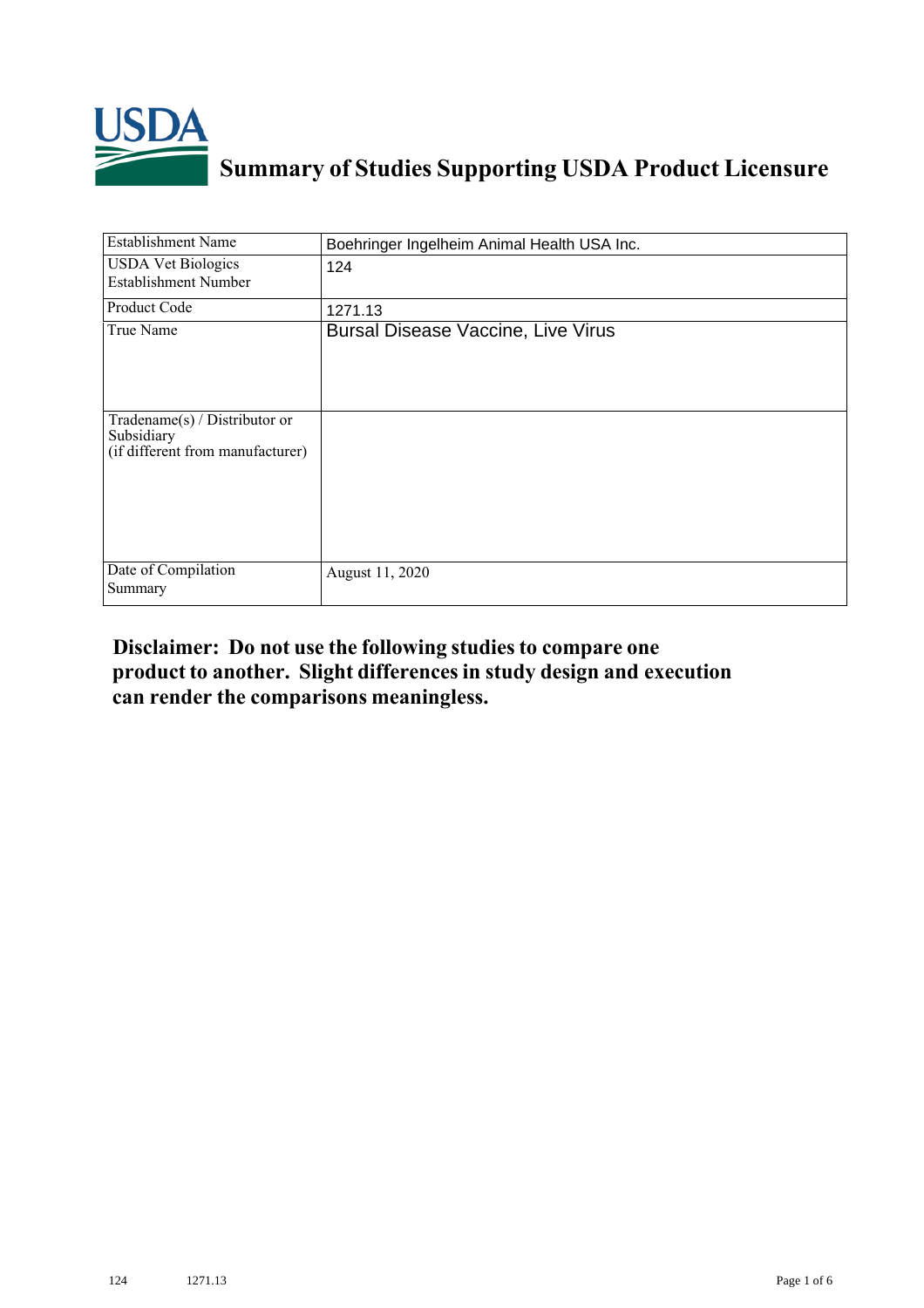| <b>Study Type</b>              | Efficacy                                                                                                                                                                                                                                                                                                                    |
|--------------------------------|-----------------------------------------------------------------------------------------------------------------------------------------------------------------------------------------------------------------------------------------------------------------------------------------------------------------------------|
| <b>Pertaining to</b>           | Infectious bursal disease virus, standard                                                                                                                                                                                                                                                                                   |
| <b>Study Purpose</b>           | Demonstrate efficacy against standard infectious bursal disease                                                                                                                                                                                                                                                             |
|                                | virus                                                                                                                                                                                                                                                                                                                       |
| <b>Product Administration</b>  | Subcutaneously                                                                                                                                                                                                                                                                                                              |
| <b>Study Animals</b>           | Chickens                                                                                                                                                                                                                                                                                                                    |
| <b>Challenge Description</b>   |                                                                                                                                                                                                                                                                                                                             |
| <b>Interval observed after</b> |                                                                                                                                                                                                                                                                                                                             |
| challenge                      |                                                                                                                                                                                                                                                                                                                             |
| <b>Results</b>                 | Study data were evaluated by USDA-APHIS prior to product<br>licensure and met regulatory standards for acceptance at the time of<br>submission. No data are published because this study was submitted<br>to USDA-APHIS prior to January 1, 2007, and APHIS only requires<br>publication of data submitted after that date. |
| <b>USDA Approval Date</b>      | September 9, 1982                                                                                                                                                                                                                                                                                                           |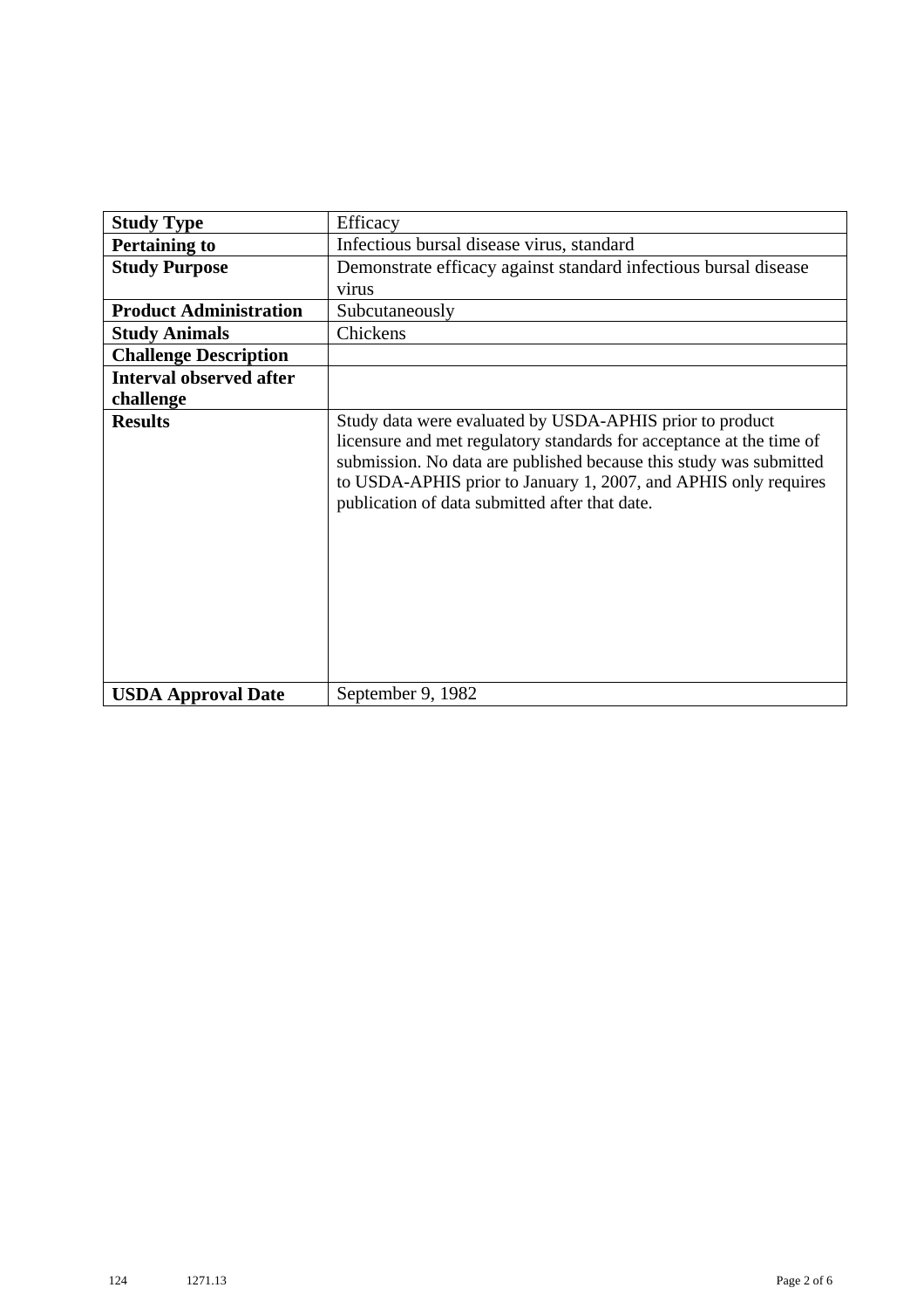| <b>Study Type</b>              | Efficacy                                                                                                                                                                                                                                                                                                                    |
|--------------------------------|-----------------------------------------------------------------------------------------------------------------------------------------------------------------------------------------------------------------------------------------------------------------------------------------------------------------------------|
|                                |                                                                                                                                                                                                                                                                                                                             |
| <b>Pertaining to</b>           | Infectious bursal disease virus, standard                                                                                                                                                                                                                                                                                   |
| <b>Study Purpose</b>           | Demonstrate efficacy against infectious bursal disease virus,                                                                                                                                                                                                                                                               |
|                                | standard                                                                                                                                                                                                                                                                                                                    |
| <b>Product Administration</b>  | In ovo                                                                                                                                                                                                                                                                                                                      |
| <b>Study Animals</b>           | Chicken eggs at 18 days of embryonation                                                                                                                                                                                                                                                                                     |
| <b>Challenge Description</b>   |                                                                                                                                                                                                                                                                                                                             |
| <b>Interval observed after</b> |                                                                                                                                                                                                                                                                                                                             |
| challenge                      |                                                                                                                                                                                                                                                                                                                             |
| <b>Results</b>                 | Study data were evaluated by USDA-APHIS prior to product<br>licensure and met regulatory standards for acceptance at the time of<br>submission. No data are published because this study was submitted<br>to USDA-APHIS prior to January 1, 2007, and APHIS only requires<br>publication of data submitted after that date. |
| <b>USDA Approval Date</b>      | May 23, 1994                                                                                                                                                                                                                                                                                                                |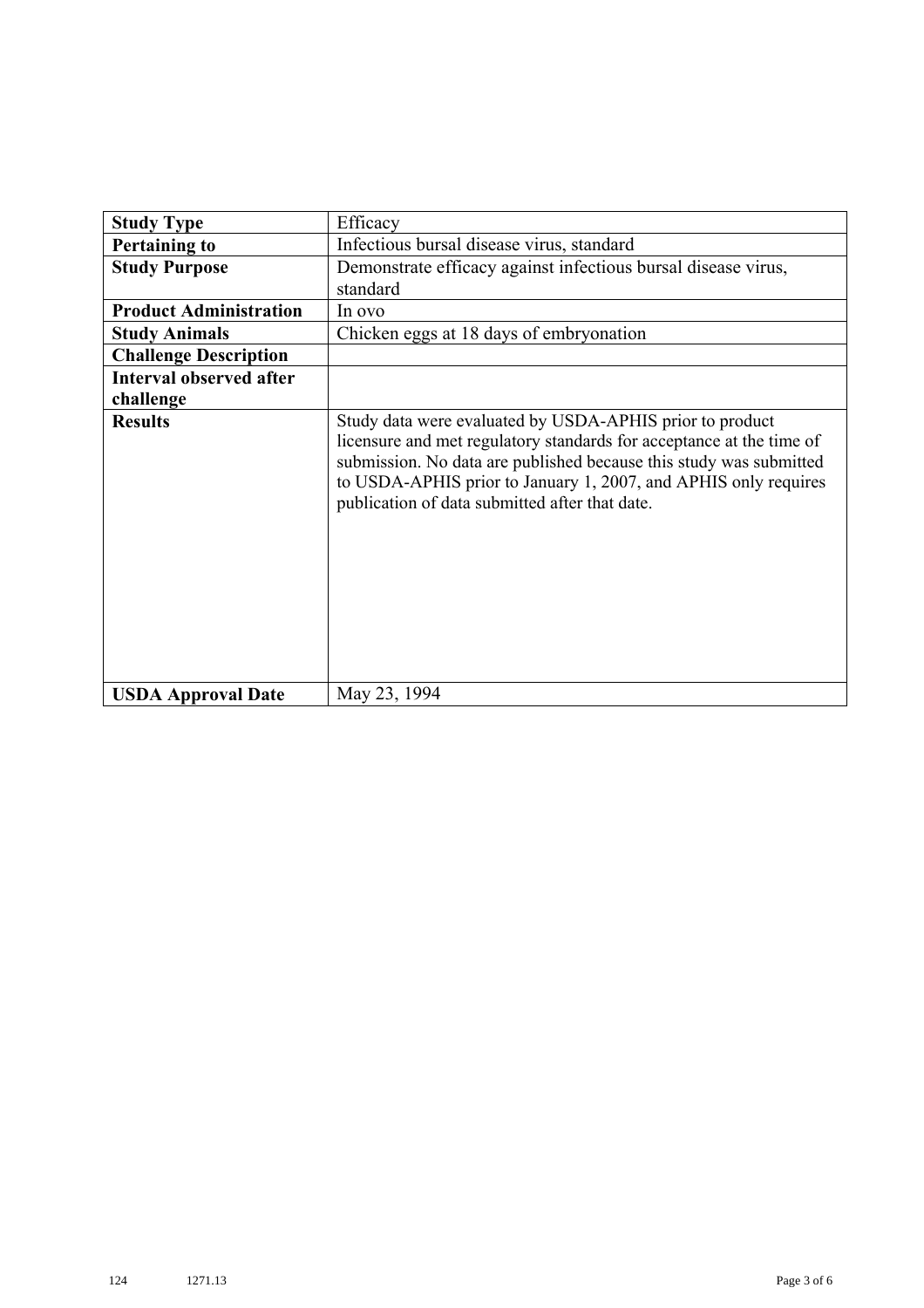| <b>Study Type</b>              | Efficacy                                                                                                                                                                                                                                                                                                                    |
|--------------------------------|-----------------------------------------------------------------------------------------------------------------------------------------------------------------------------------------------------------------------------------------------------------------------------------------------------------------------------|
| <b>Pertaining to</b>           | Infectious bursal disease virus, standard                                                                                                                                                                                                                                                                                   |
| <b>Study Purpose</b>           | Demonstrate efficacy against standard infectious bursal disease                                                                                                                                                                                                                                                             |
|                                | virus                                                                                                                                                                                                                                                                                                                       |
| <b>Product Administration</b>  | Subcutaneously                                                                                                                                                                                                                                                                                                              |
| <b>Study Animals</b>           | Chickens                                                                                                                                                                                                                                                                                                                    |
| <b>Challenge Description</b>   |                                                                                                                                                                                                                                                                                                                             |
| <b>Interval observed after</b> |                                                                                                                                                                                                                                                                                                                             |
| challenge                      |                                                                                                                                                                                                                                                                                                                             |
| <b>Results</b>                 | Study data were evaluated by USDA-APHIS prior to product<br>licensure and met regulatory standards for acceptance at the time of<br>submission. No data are published because this study was submitted<br>to USDA-APHIS prior to January 1, 2007, and APHIS only requires<br>publication of data submitted after that date. |
| <b>USDA Approval Date</b>      | May 5, 1982                                                                                                                                                                                                                                                                                                                 |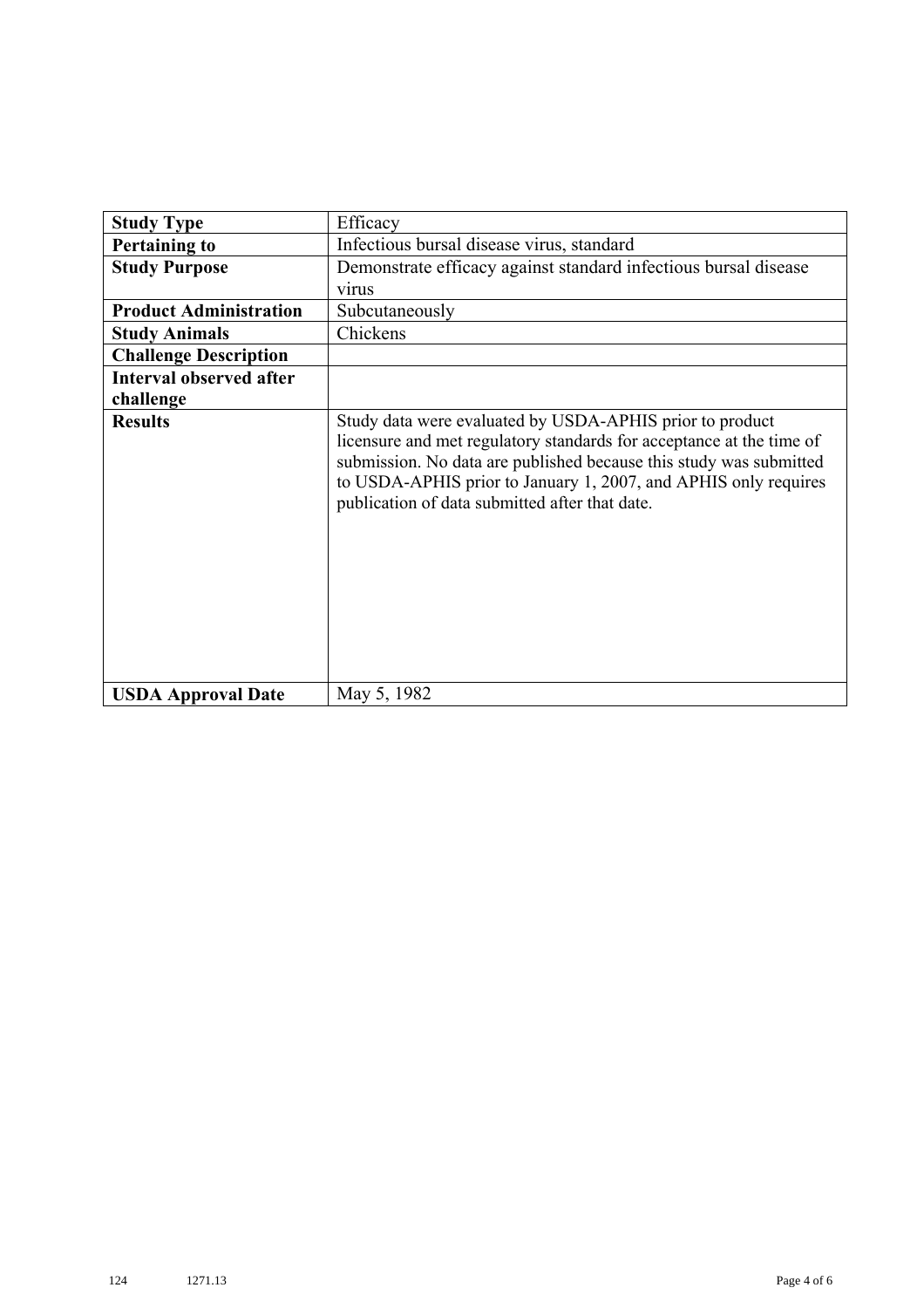| <b>Study Type</b>              | Safety                                                                                                                                                                                        |
|--------------------------------|-----------------------------------------------------------------------------------------------------------------------------------------------------------------------------------------------|
| <b>Pertaining to</b>           | <b>ALL</b>                                                                                                                                                                                    |
| <b>Study Purpose</b>           | To evaluate safety under field conditions                                                                                                                                                     |
| <b>Product Administration</b>  | Subcutaneously                                                                                                                                                                                |
| <b>Study Animals</b>           | Chickens                                                                                                                                                                                      |
| <b>Challenge Description</b>   |                                                                                                                                                                                               |
| <b>Interval observed after</b> |                                                                                                                                                                                               |
| challenge                      |                                                                                                                                                                                               |
| <b>Results</b>                 | Study data were evaluated by USDA-APHIS prior to product<br>licensure and met regulatory standards for acceptance at the time of<br>submission. Study data, however, are no longer available. |
| <b>USDA Approval Date</b>      | November 23, 1982                                                                                                                                                                             |